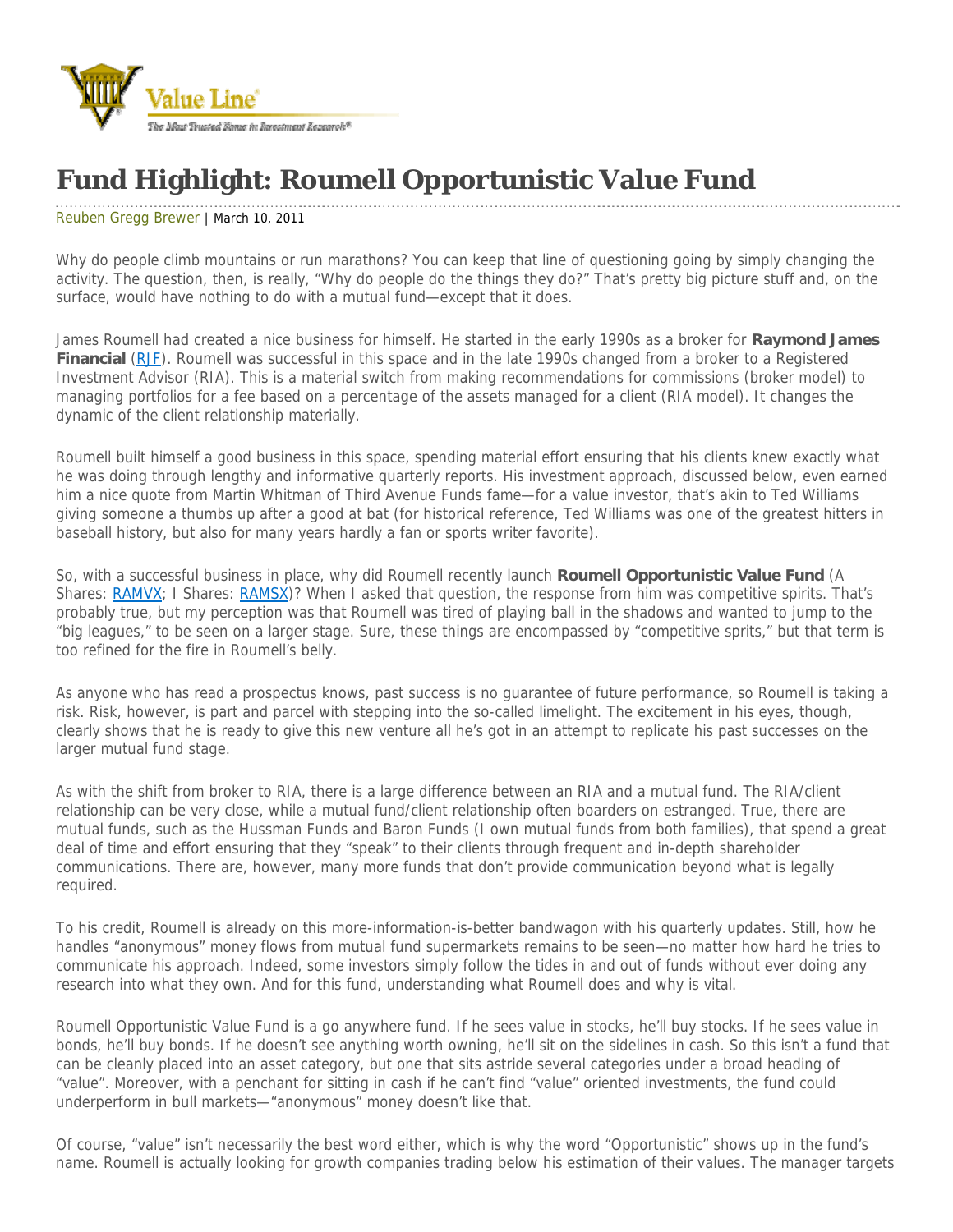stocks, bonds, and other assets that value companies around 30% to 40% below what he sees as a fair value. He takes profits when the market closes the gap between his estimate and the market price.

When researching companies, Roumell and his team do a good deal of footwork. They get into a company's financials, visit with management and competitors, and examine what other researchers are saying about a company. Sometimes, he'll even hire outside contractors to do additional research—something like financial private detectives.

Visiting with the companies in which his fund may invest is an important source of information for Roumell and his team. This is because he values relationships, illustrated, interestingly, by his own penchant for lengthy quarterly reports. He wants to answer the questions, "Do we want to partner with this management team?" He is looking for honest, intelligent leaders who have integrity and command respect. This extends the similarity between Roumell and Ron Baron of The Baron Funds, despite the fact that the two live on different sides of the growth/value spectrum.

While digesting all of this information, Roumell adds in his economic outlook before making a decision. Although the big picture economy is part of the decision process, the manager, who clearly works from the bottom up, is definitely not a macro trader. However, the economic impact on investments and potential investments is a factor that he considers important since the realization of value can be materially affected by economic change.

Roumell Opportunistic Value Fund is most appropriate for investors who take the time to understand what they own and that believe in Roumell's investment approach. As noted above, the fund doesn't sit particularly well in any single asset category. Rather it purposely crosses between categories. This isn't a bad thing, however, if one takes a more flexible approach to asset allocation.

Take, for example, a portfolio that has 20% of its assets allocated to value stocks and 20% of its assets in bonds. Taking five percentage points from each category and putting that 10% of total assets into Roumell Opportunistic Value Fund would provide similar exposure. However, it would tilt the overall portfolio to where Roumell believes opportunity is presently available. This adds something of a flexible flare to what would otherwise be a more rigid portfolio.

Of course, investors could simply use this fund to fill their value needs and call it a day. Still, it is a new fund and while his previous performance is good, it wasn't achieved in a mutual fund. So, for most, it is probably too soon to take such a deep dive. That said, the fund is definitely worth further consideration by those who like to get to know their managers and are looking for a value oriented fund.

For those interested, the fund, which launched on December 31, 2010, is available through financial intermediaries, select fund supermarkets such as **Charles Schwab** (SCHW) (Individuals investing through supermarkets receive I shares), and directly through the fund company. The expense ratio, minimum investment, and load vary depending on the way in which shares are purchased and, in the case of the load, the amount invested. Currently, no-load I shares with a 1.23% expense ratio and front-end loaded A shares with a 1.48% expense ratio are available.

At the time of this article's writing, the author owned mutual funds from the Hussman and Baron fund families.

Copyright © 2011 Value Line, Inc. All rights reserved.